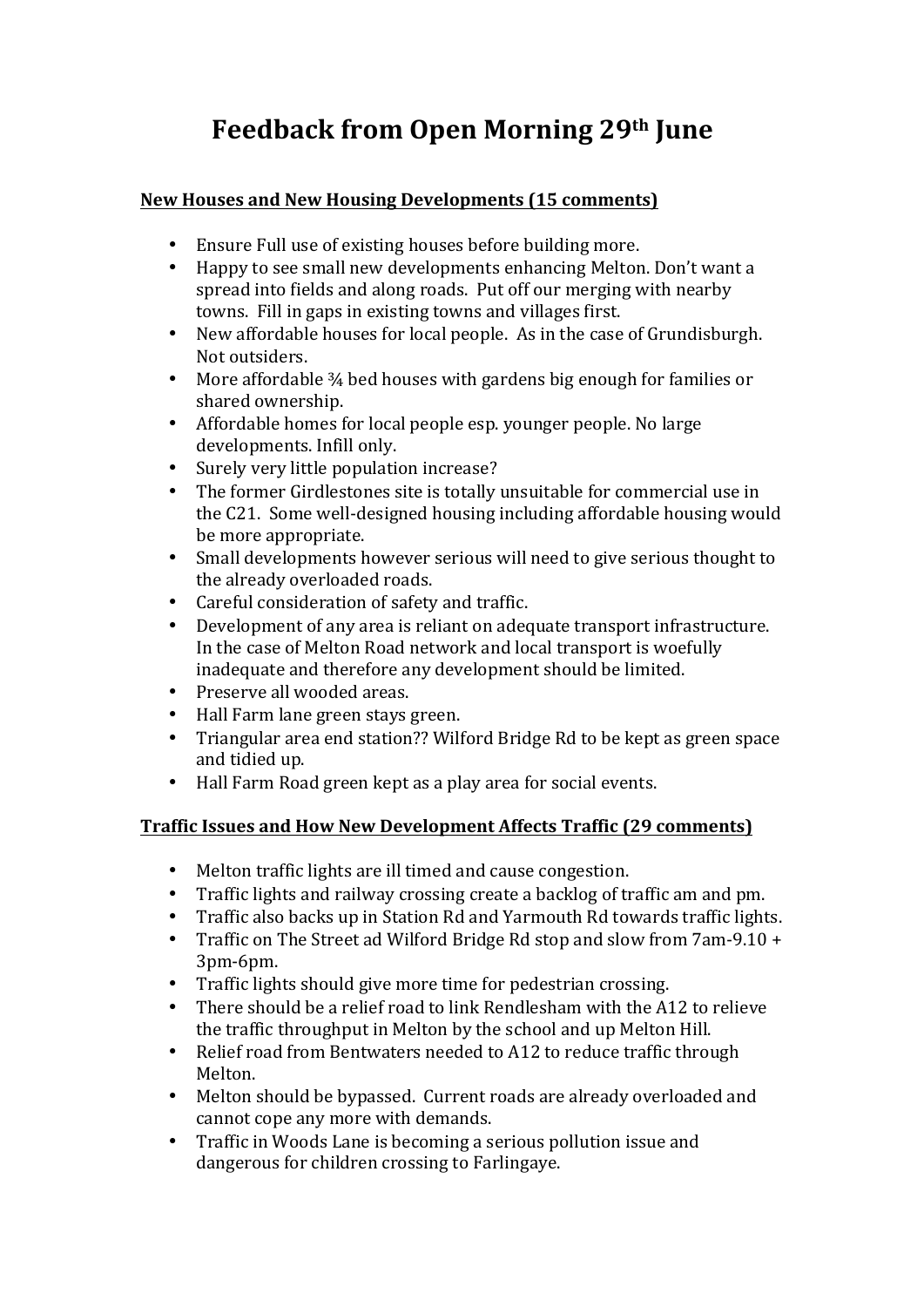- Worried about pollution.
- Make crossing Woods Lane to Bury Hill safer.
- There is no safe and direct route to Farlingaye. Need safe crossing for Woods Lane and Melton Road.
- Make crossing Woods Lane into Lees Hill safer.
- Make Woods Lane a slower road. Heavy lorries are too quick!
- 'Slow 'flashing sign on Woods Lane Hill as come down hill too fast from A12.
- More speed cameras on Woods Lane A12.
- Traffic calming/speed control of traffic urgently needed in Station Road.
- Flashing 30MPH or even 20-25 MPH restrictions on Melton Road.
- Saddlemakers Lane should have speed restrictions...lots of children, dog walkers, horses etc.
- Station Road is increasingly used as a rat run for those frustrated by the build up of traffic at Wilford Bridge Spur.
- Improved road layout at Railway crossing including improvements to rail station forecast and access.
- A bicycle lane on Melton Road would help safe and healthy travel to Woodbridge.
- Cycling is becoming increasingly dangerous because of non-adherence to speed limits. And increased volume of cars especially between 8am-9.30am and 4pm-6pm. A cycle lane would help but there is little scope for this. More buildings will increase this issue.
- Improve car parking in Melton village.
- Chronic in the village centre and becoming worse as time passes. Huge vehicles using Station Road and v unsafe.
- Stop parking on lawn outside old people home and car park.
- Traffic should control development not vice-versa. Therefore MINIMAL development in Melton. Don't destroy the essence of the village.
- More development for business will mean more traffic and the workforce neither will nor be using bus services but travel to work via car unless car sharing.

# **Facilities for young people (18 comments)**

- Youth Club attached to Lindos Centre
- In park add equipment for older children
- The BMX track was a great idea. Skateboard park in Woodbridge took years but has been well used and has not caused the problems people imagined.
- BMX track for all to use.
- Need a proper youth club and more outdoor space for full size basketball court
- Melton Playing Fields towards the Woodbridge side turn into a marsh during winter months and wet weather. They need draining.
- Sort out drainage problem in the rec.
- Wooden play area in the woods for climbing.
- Play area on green at Hall Farm Road.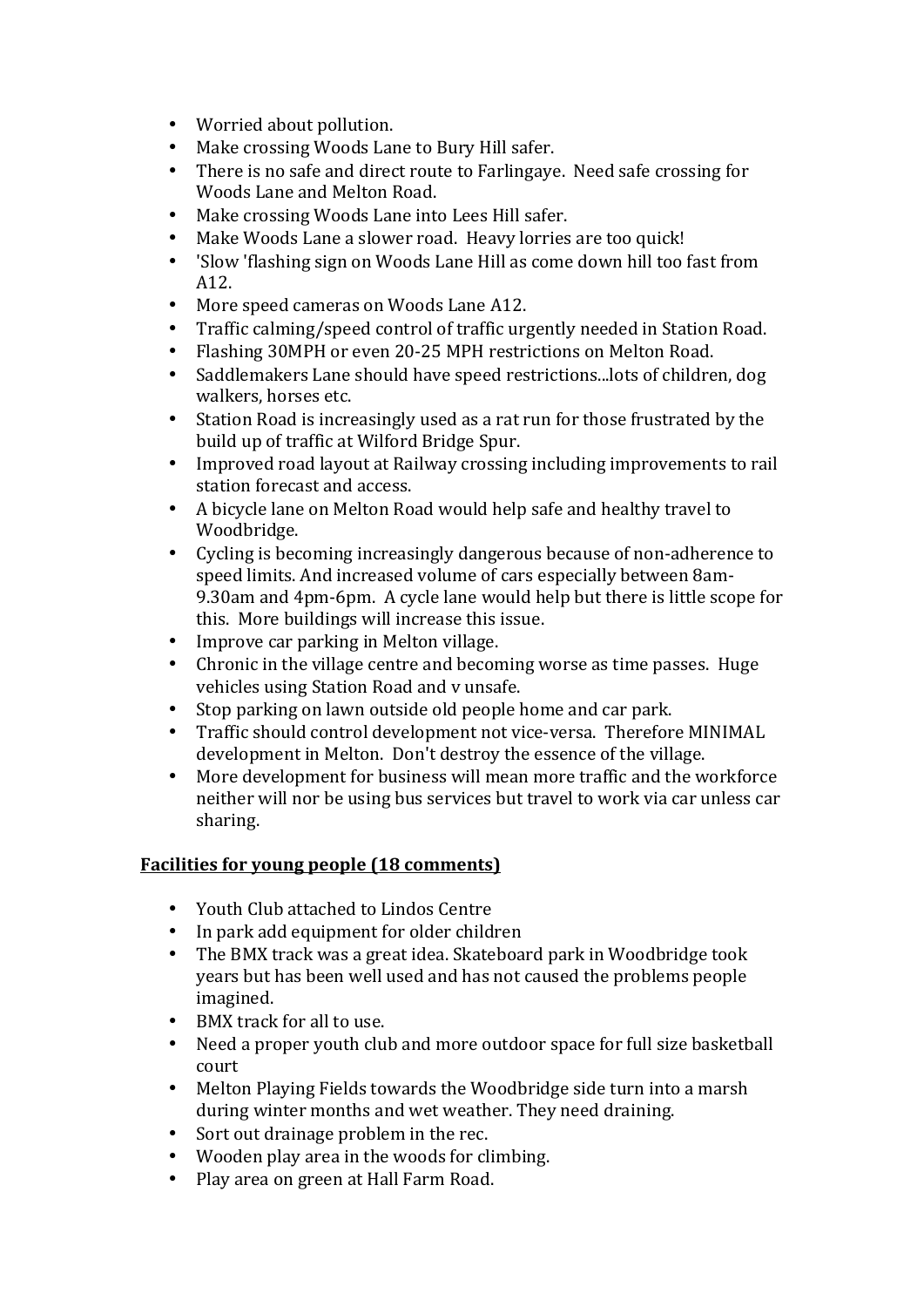- Get rid of Pitstop. The supervisors are rude and loud and don't supervise. Bring in a more controlled out of school club. My children will not be going there.
- The Playing Fields and woods provide open spaces for all to enjoy. I visit most days and there are always people enjoying these areas.
- A new building for young people's clubs.
- Could the building on the playing field be developed?
- We must keep Melton Playing Field for young people, no development ever!
- Play area needed for Hall Farm Rd Green.
- Keep and protect play spaces.
- Preserve Playing fields and Melton Woods.
- The Playing Fields and woods must be protected from development now and forever.

### **Affordable Housing (2 comments)**

- Affordable in lifetime terms?
- Needs to be defined in terms of cost not size.

### **Commercial Spaces and Need for Business Growth (5 comments)**

- Many available units unused.
- Small local businesses needed but not any big business like Tesco's 5 miles up the road.
- Supportive of local business development but not national multiples. Development must be to appropriate scale.
- No more!
- Girdlestone's site should not be reserved solely for commercial use. Some could be used for housing with rest for high-tech type units rather than heavy commercial.

# **Facilities and Amenities for older People (9 comments)**

- Sheltered bungalows with gardens and allow pets.
- Sheltered flats and dementia care.
- With ageing population undoubtedly there should be more provision for sheltered flats, care homes and car for dementia.
- Houses on Guardian site.
- Site opposite John Grose garage should be retirement properties.
- Have seen wonderful 'sports' facilities on recreation grounds for older people in the north of England. Very gentle exercise via special equipment for older people.
- More" quiet areas" for older people.
- More social activities to get elderly people out and about to meet and see people.
- Every Wednesday any parishioners could come over to lunch in the church hall for £3.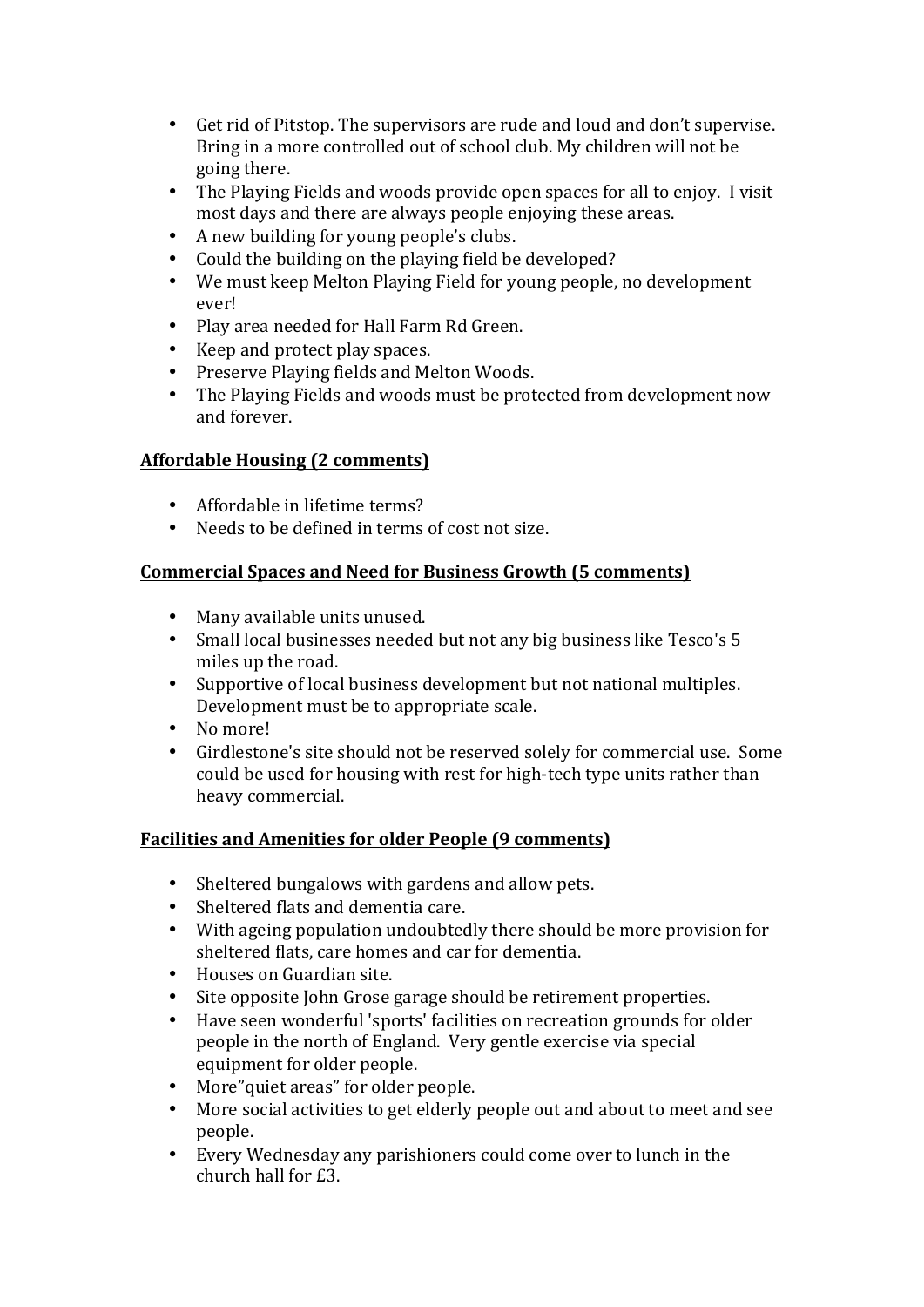## **Preservation of historical buildings and Melton Centre (10 comments)**

- Please leave it as it is!
- Really want to see the look of Melton's two churches kept as they are.
- Keep upkeep of station and old-world style.
- If you look at old photos of Melton is it so changed. We need to keep what character is left.
- Preserve Burness rooms and station.
- Very important, improve and maintain, make a centre.
- Imperative as it provides a sense of identity, belonging and pride.
- It is the reason we come here and is essential.
- Preserve church.
- Conservation areas should be conserved! There has been (sadly) too much development in the conservation area of Melton in recent vears.

#### **Preservation of Wildlife, Rural areas and river frontage (21 comments)**

- River frontage protected particularly against people like the Environment Agency destroying habitats.
- The green area adjacent to Hall Farm Close must be preserved.
- Maintain as many trees as possible on the former Girdlestones site.
- Must preserve open spaces and green fields around the footpaths and bridleways.
- Protecting the vulnerable means protection of green areas. This is an imperative, a duty and a necessity.
- Preserve the Melton environment and atmosphere. Do not destroy it with over development.
- What has happened to the river frontage? It used to have lovely bushes, small trees have been uprooted and "??" to be left with messy scrubland ripe for nettles.
- What will happen when all the cuts to local gyt etc. kick in? Will everywhere look a mess with no funds to maintain it?
- Preserve river frontage as wild natural area. There has been too much cutting down and tidying up along the river path.
- Preservation of wildlife is immensely important and we must have open green spaces. There is far too much infilling going on at the present time.
- Must be preserved as an amenity for peace and happiness.
- The commercial site across from the station will pollute the nature and wildlife across the road  $/$  pond etc.
- Riverside walk and areas on riverfront should be preserved how they are.
- Keep the duck pond and encourage the ducks to return.
- Keep nature reserve by the railway.
- Definitely resist any change to Leeks Hill woodland area.
- Essential to preserve green spaces and be aware of environmental / preservation issues.
- Melton Station front/foreground to be preserved.